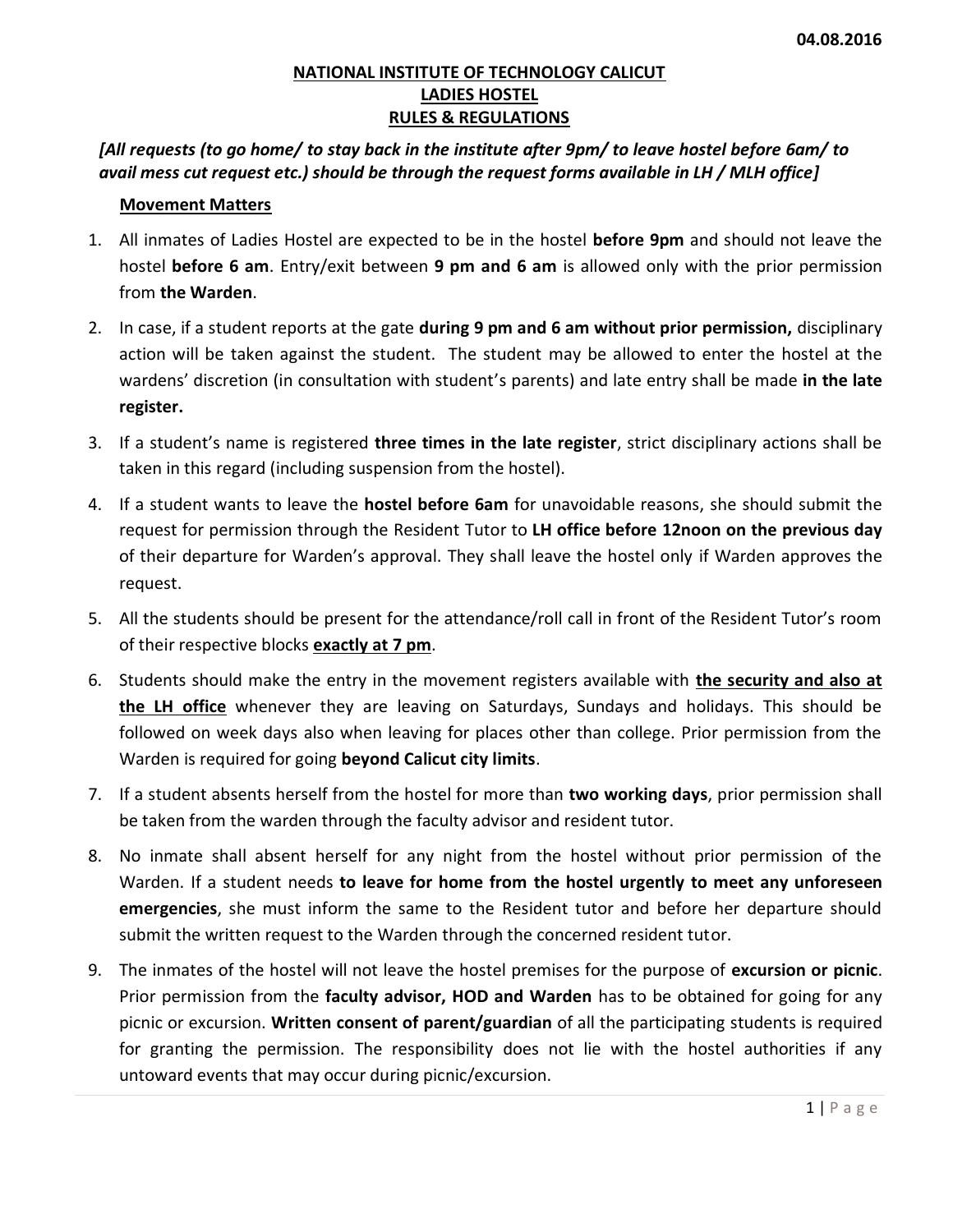- 10. Students **absenting** themselves from **regular classes for a long period** will have to take the permission of the concerned **faculty advisor, HOD** and communicate the information to the Warden in written form.
- 11. Wrong entry, improper / lack of entry in movement register, signing on behalf of another person, tampering with the entries, proxy attendance and misguidance of any nature are punishable which includes suspension from the hostel.
- 12. Students going to church/temple, friend's house in weekends/holidays and going for department tour programme should submit their **parents consent letter ( hard copy) well in advance and Warden's permission is to be obtained**. Phone call and mails from parents in this regard are strictly not encouraged. **Parents consent letter ( hard copy) should reach LH by speed post only addressed to the Warden, LH, NITC.**

# **Mess Related Matters**

- 1. All the inmates of the hostel are required to join one of the messes of their choice (South Veg and Non Veg Mess / South-North Veg Mess / North and South Mixed (Veg &Non Veg) Mess every month.
- 2. The mess card has to be taken from the LH/MLH office on **the last week of every month (25th of a month till 5th of the forthcoming month)**.
- 3. Transfer from one mess to another will be permitted only during the beginning of the calendar month.
- 4. No resident shall take meals from the mess to which she does not belong. A member is not permitted to take food in place of another member in any mess.
- 5. NITC Warden's Council decided to collect **22 days' mess charge as the minimum monthly mess fee**  and mess cut is permitted only for the remaining days of the month.
- 6. A student who leaves for home during Saturday, Sunday and institute holidays can avail mess cut **(minimum 2 consecutive days)** after entering the details in the register in the respective mess.
- 7. To avail mess cut for **more than two consecutive working days,** permission from the Warden is required and the request for the same should be through the resident tutor in the prescribed format.
- 8. All students shall strictly follow the mess timings show extreme politeness in all their dealings with the mess employees and expected to dress decently while going to mess.
- 9. Food from outside as well as delivery of parcel food to ladies hostel is strictly prohibited.
- 10. Cooking inside the hostel room is strictly prohibited.
- 11. Taking the mess utensils like spoon, tumblers, plates etc outside the mess hall is strictly prohibited.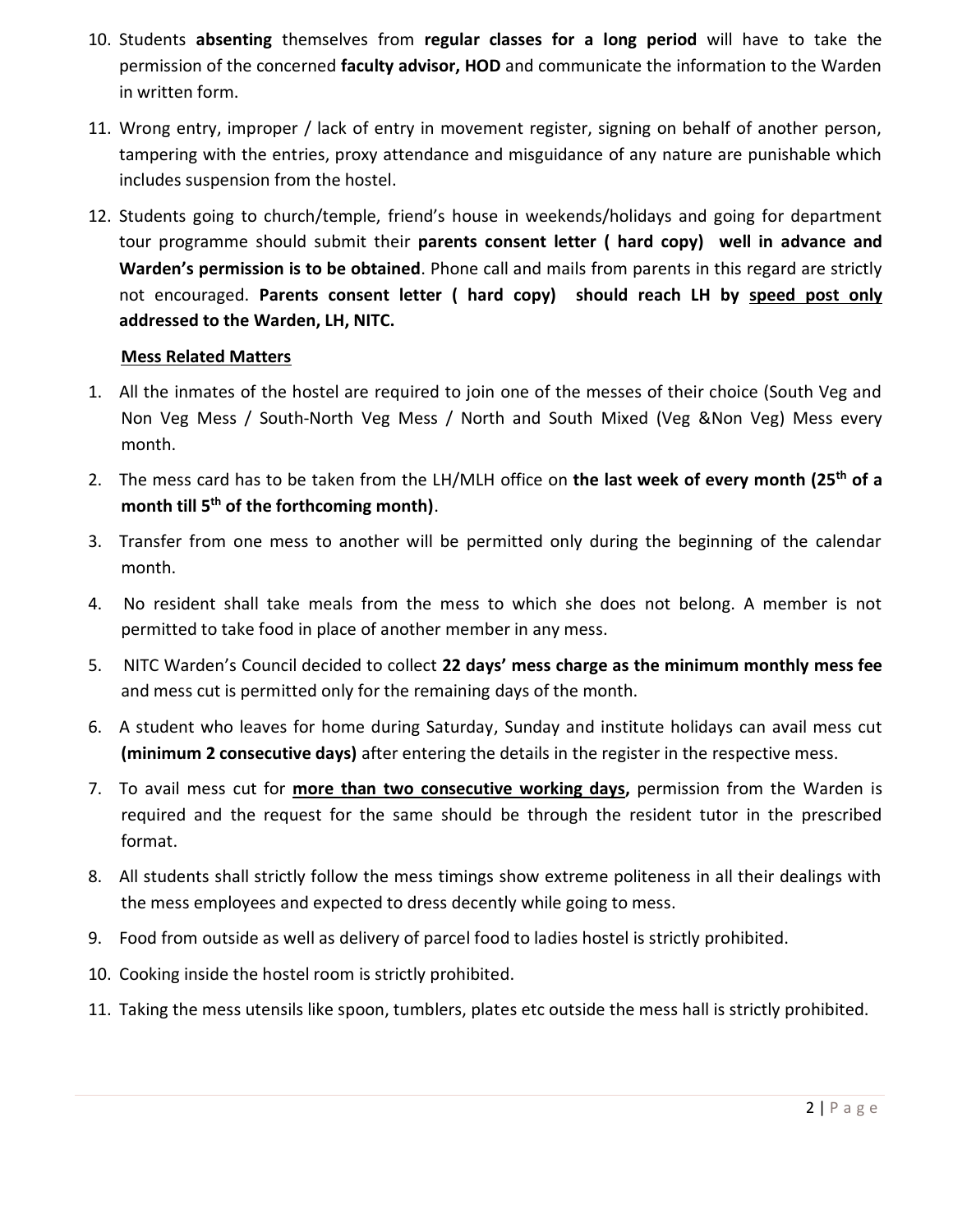### **Life Style Matters**

- 1. All inmates are expected to dress decently anywhere within the campus and hostel premises. They are also entitled to follow cleanliness & hygienic habits.
- 2. Acts of shouting, hooting, reading aloud, playing music, games, etc. which are likely to disturb other inmates should not be done at any time; especially during night time, between **10.00pm and 6.00am**.
- 3. All inmates will have to take adequate care to prevent the theft of their valuables and hostel authorities are not responsible for any theft, loss or damage of their valuables.
- 4. Disfiguring the hostel buildings, damaging of hostel properties, removal of light fittings, shifting cot from one room to another etc. from their positions by the inmates shall be deemed as major offences and shall invite disciplinary actions.
- 5. Mobile phones should be used judiciously and without disturbance to others. Avoid using mobile phones in the reading room, common room and mess halls.
- 6. Clock alarms should be switched off, when not in use. There have been instances turned on clock alarms ringing in untimely hours causing nuisance to others.
- 7. Students are not allowed to keep any motor vehicles. Strict disciplinary actions would be taken in case if a student violates it. Bicycle can be used.
- 8. **No electrical gadgets are allowed** to be used in the hostel. Any items for medical purpose like inhaler can be used with prior permission from the Warden.
- 9. When leaving the rooms for attending classes or for vacation, etc., fans, electrical gadgets, lights etc., should be switched off. Glass windows are to be closed securely.
- 10. Water should be used judiciously.
- 11. The Hostel authorities will conduct surprise checks periodically and if anyone is found violating the above rules, disciplinary action will be taken against them.
- 12. The hostel rooms are subject to inspection by the Hostel authorities to make sure that they are kept neat and tidy and no unauthorized items like cigarettes, liquor, drugs, lethal weapons etc. are kept in the room. Possession of any instrument which is likely to cause physical harm to others is strictly prohibited.
- 13. The inmates are not permitted to convene meetings/conduct celebrations of any sort anywhere in the hostel or its premises without permissions. They should not collect fund of any sort or enlist other inmates as members of any forms without the express approval of the Chief Warden.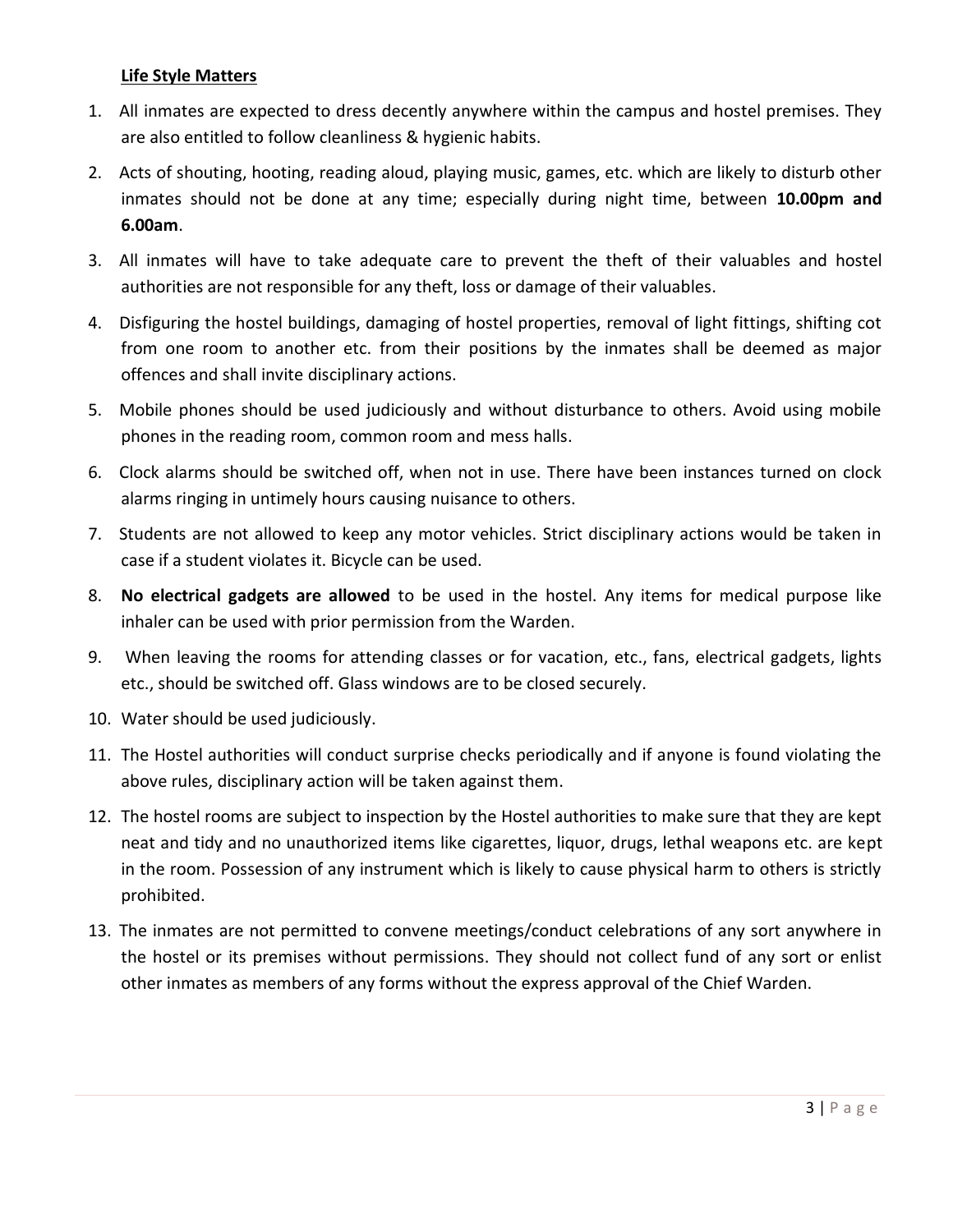### **Conduct**

- 1. The inmates are expected to behave politely with fellow students and institute and hostel authorities and show extreme decency in all their activities. They should follow the instructions from the hostel authorities and security personnel.
- 2. The hostellers should not enter into any unnecessary conversation or quarrel with the hostel staff including office staff, sanitation workers, mess employees and security personnel. If anyone has any complaint against any employee of the hostel, a written complaint against the person is to be lodged with the Warden.
- 3. Use of abusive, vulgar and unparliamentarily language against the hostel/mess staff is strictly forbidden. Any such complaint received from the hostel staff is subjected to enquiry and will be viewed seriously.
- 4. The students are encouraged to discuss their problems and the requirements for recreation, study, food, etc. with their Wardens who are their mentors.
- 5. The students are not supposed to cater any pet animals inside hostel premises. If any student involve in such matters disciplinary action will be taken against them

#### **Health Matters**

- 1. In case a student falls sick, she should immediately contact the Resident tutor/Matron and get the medical aid.
- 2. In case of an emergency, students may shift the patient immediately to a hospital and inform the authorities at the earliest. Institute ambulance may also be used in this context. The Resident tutor is entrusted to attend the crisis management in the nights along with the support of care taker.
- 3. A student suffering from infectious/contagious diseases will not be permitted to stay in hostels.

# **Matters related to Guests**

- 1. Parents/ Guardian visiting the student should remain in the Visitor's Hall of the hostel. Entry into the hostel blocks is not permitted.
- 2. Guests (only ladies) are permitted to stay in the hostel rooms only with the prior permission by the Warden. The guests' name, address and the purpose of their visit should be clearly mentioned in the request letter.
- 3. Friends from other colleges and sisters/cousin sisters visiting without their parents are not permitted.
- 4. Children under 10 years are not allowed to stay in the hostel rooms as guests. In case of any emergency, children can be accommodated in the guest rooms in the RC building along with the mother with prior permission from the warden.
- 5. Accommodation in the **Institute guest house** is permitted **only for the parents** of an inmate (also for the family in case of married students). The student should get the permission from the Warden which needs to be submitted to the Registrar.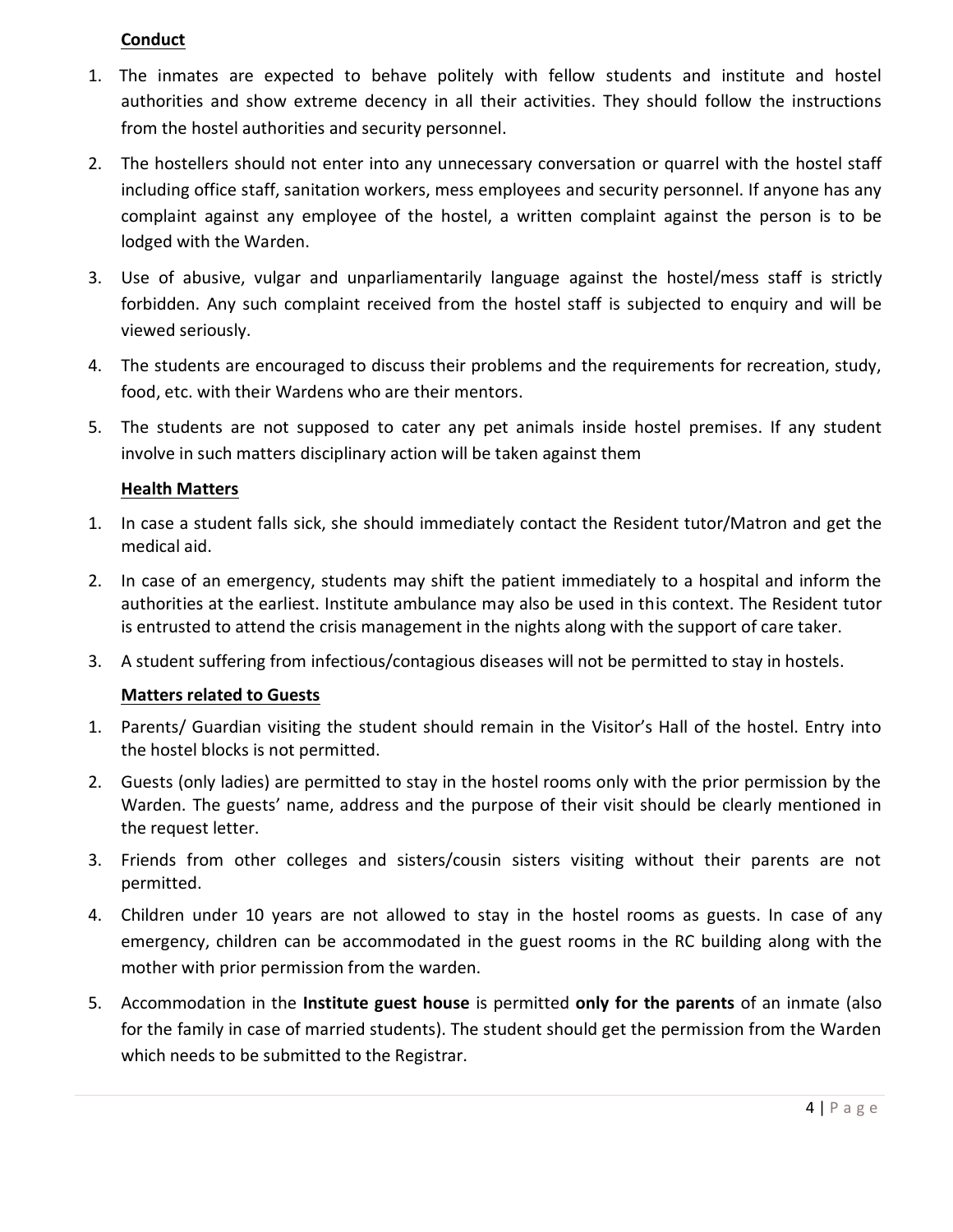#### **ADDITIONAL RULES FOR FIRST YEAR STUDENTS**

- 1. All students should be present for the attendance/roll call in front of the LH office **exactly at 7pm**.
- 2. No student shall be permitted to leave the hostel other than to college, unless accompanied by their parents/authorized local guardians. Permissions to go home alone/ with friends during weekends/holidays will be granted only with the written consent from their parents.
- 3. The students should get their permission letters signed (at least one day in advance) from the **respective Resident Tutors** and hand over the same to the security whenever they are leaving the hostel.
- 4. If a student finds it necessary to leave the hostel urgently, she must inform the same to the Resident Tutor/Warden. Before her departure she should submit the written request to the Warden through the resident tutor.
- 5. Students going to church/temple, etc. should be accompanied by senior girls. Permission letters enclosing the consent of the senior girls should be signed by the Resident Tutor and submitted to the security.

**Warden (LH)**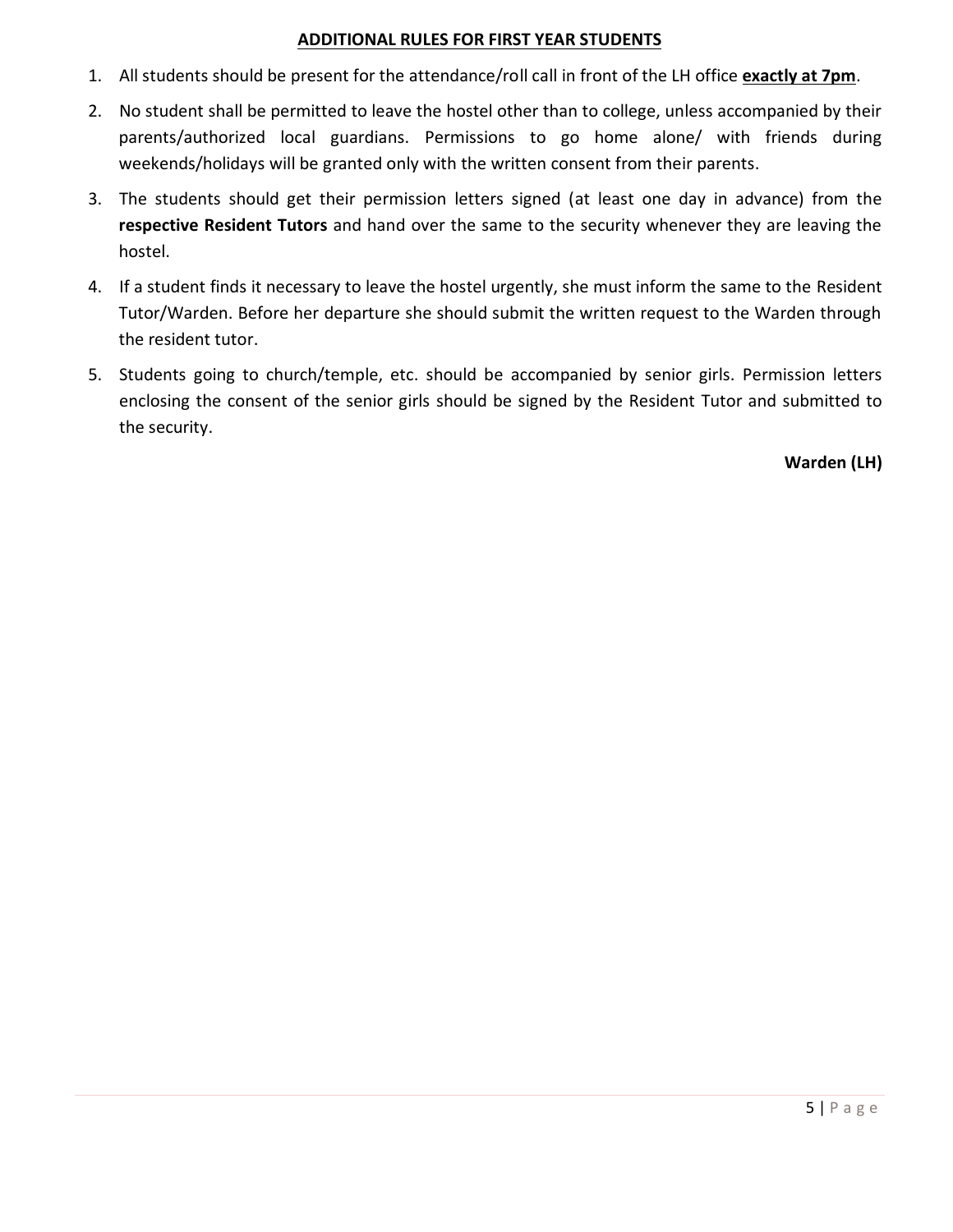### **RULES FOR PG/PhD SCHOLARS**

- 1. All PG/PhD students should **compulsorily** enter their name, roll number, room number, mobile number, purpose of leaving, sign-out and sign-in time with signature, **individually** in the register provided with the security whenever they are leaving the hostel.
- 2. They should make the entry in the movement registers available with **the security and also at the LH office** whenever they are leaving on Saturdays, Sundays and holidays. This should be followed on week days also when leaving for places other than college.
- 3. All requests for late entry to hostel (in the format available in the ladies hostel office), **strictly pertaining to academic purposes,** should be recommended & forwarded by the respective FacultyAdvisors/Guides/HODs. The permission letter duly signed by the warden has to be submitted to the matron & one copy each is to be handed over to the security and the respective Resident Tutors.
- **4.** All PG/PhD students should **compulsorily** give their attendance/roll call at the **LH office at 7pm**. In case of late entry, they should report at the LH office/respective RT room as soon as they enter the hostel.

**WARDEN (LH)**